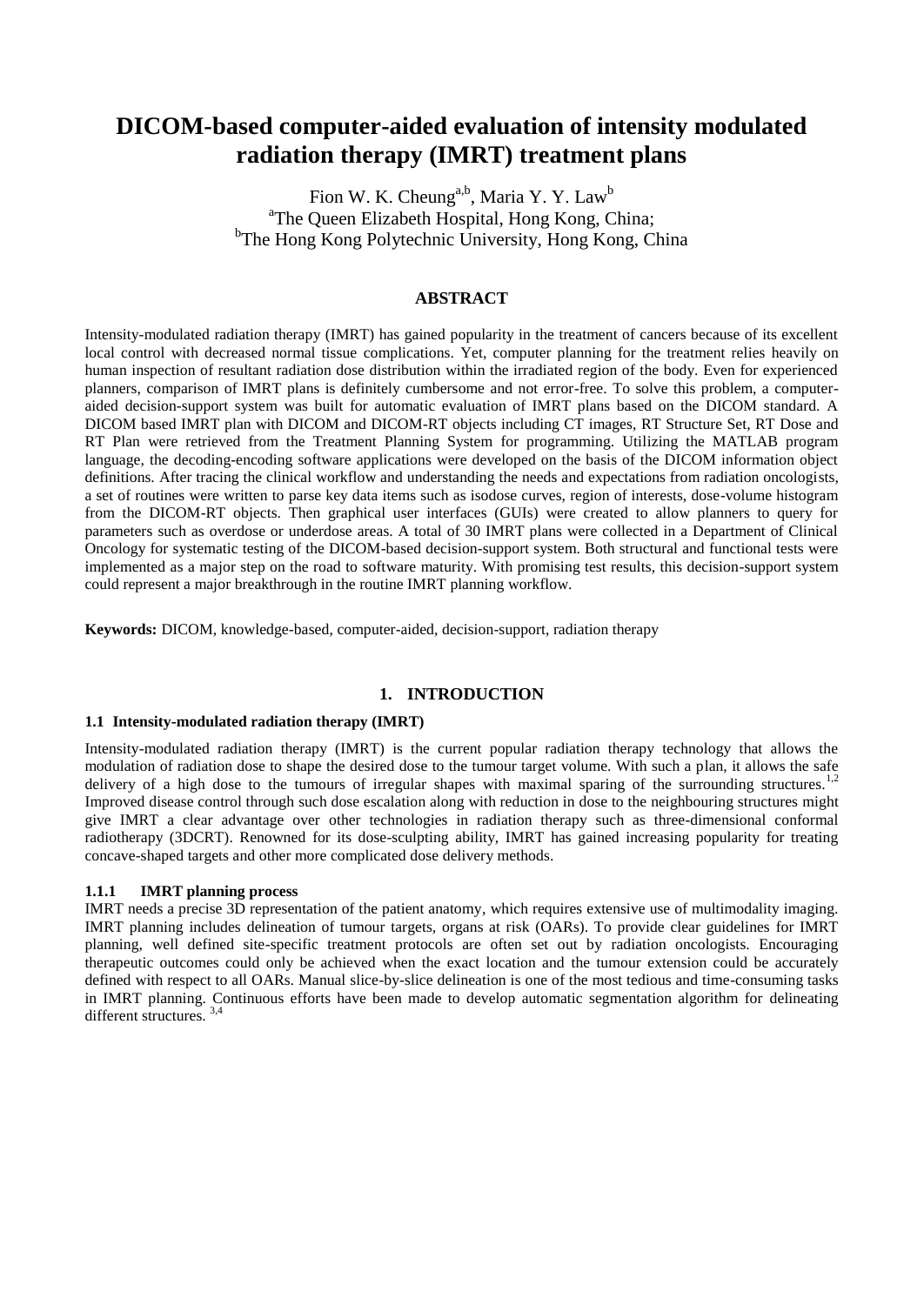IMRT incorporates two novel features, namely, computer-controlled intensity modulation of treatment beams and inverse treatment planning optimization. With this approach, each radiation field is firstly divided into multiple pencil beams enabling custom-design of optimum dose distributions. Inverse planning starts with the required dose distribution and a set of planning parameters. By taking all dose volume constraints imposed on the targets and OARs into account, the desired intensity pattern is achieved through iterative adjustment of individual beamlets by the dose calculation algorithm for IMRT of the Treatment Planning System (TPS).

## **1.1.2 IMRT plan evaluation**

Upon completion of dose calculation, each plan should be evaluated carefully using dose volume histograms (DVHs) and planar dose distributions that show the isodose lines. The determination of the best plan requires a clinical decision based on the balance between adequate target coverage and normal tissue sparing. Dose to critical structures should not exceed their tolerable limits or constraints that are set in the protocols. A resultant IMRT plan that cannot meet the plan acceptance criteria in the protocols is judged to be unqualified. Despite lacking spatial information, DVHs provide a global view of whether the resultant plan meets the set limits. On top of that, a detailed slice-by-slice analysis of isodose distribution is crucial in examining target coverage and identifying the exact location of hot and cold spots. Owing to unconventional nature of IMRT dose distribution, special caution should be paid to the unconstrained normal tissues which may receive unexpected high doses. If the IMRT plan is regarded as unacceptable, either the dose volume constraints or priorities can be adjusted reiterately to re-optimize the intensity distribution.

As shown in figure 1, each IMRT plan has two primary concerns –target coverage and normal tissue sparing. A key goal of IMRT is to minimize complications to normal tissues by decreasing the dose to OARs while maximize tumor control by increasing the dose to planning target volume (PTV). The development of a clinically acceptable plan usually takes several iterations of refinement depending on complexity of the case and experience of the planner. To obtain a better plan, the optimization and evaluation loop can continue until no further improvement is required.



Figure 1. IMRT plan has two primary concerns – target coverage and normal tissue sparing. With the aim of better planning target volume (PTV) coverage and greater organs at risk (OARs) sparing, an IMRT plan continues to refine through a series of optimization iterations.

#### **1.1.3 Major challenges and pitfalls**

Currently available IMRT planning systems rely heavily on human inspection of resultant dose distribution. When judging the plan quality, the need to interpret such meticulous statistics has prompted the development of intelligent tool for automated dose-volume data analysis. Even for experienced planners, identification of hot and cold spots from pertinent CT slices is definitely cumbersome and not error-free.

# **2. PURPOSE**

To save planners from tedious manual evaluation, a computer-aided decision-support system was built for automatic evaluation of IMRT plans based on the DICOM standard. The system aimed at improving the planners' efficiency and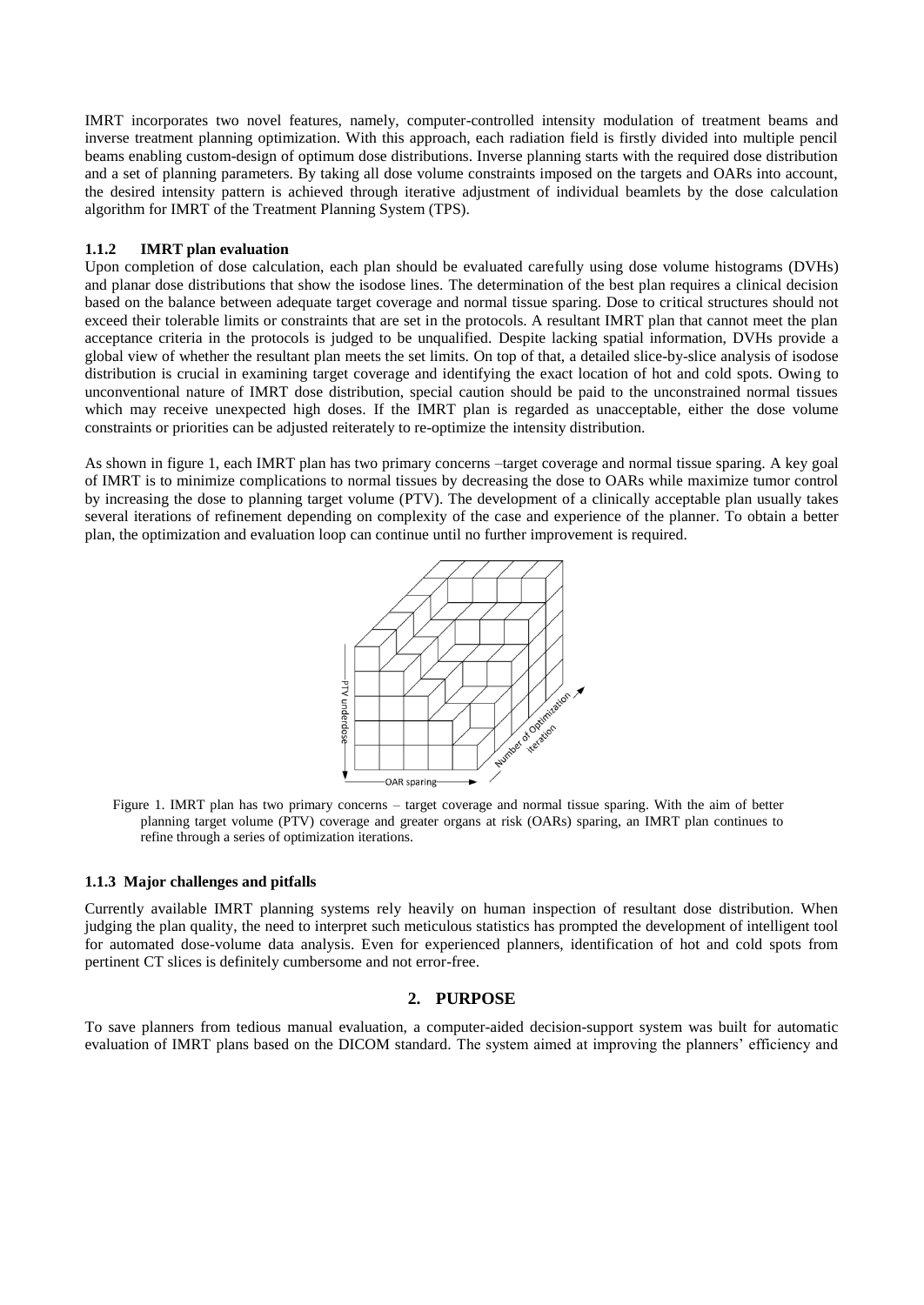accuracy in evaluating an IMRT plan that met all dose volume constraints and identifying underdose and overdose regions on each CT slice.

## **3. METHODOLOGY**

The development of the DICOM-based decision-support system consisted of 3 stages: 1. Programme development, 2.Design of Graphic User Interface (GUI), 3. System testing.

#### **3.1 Programme development**

Detailed workflow analysis and modeling could provide a roadmap to successful programme development. Workflow models are valuable in understanding current operational process, identifying system requirements, visualizing the benefits after system implementation and defining the desired future situation. Figure 2 shows a comparison of conventional and computer-aided IMRT plan evaluation processes. The example of dosimetric evaluation of the right lens of the eye in IMRT for nasopharyngeal carcinoma (NPC) is used.



Figure 2. Comparison of conventional and computer-aided methods for evaluation of IMRT treatment plan.

Based on institutional practice and philosophy, diverse plan acceptance criteria could be put into practice. Clear goals for individual IMRT treatment plan should be defined at the outset. Association between the lens dose and radiation-induced cataract was well documented. From the literature, it was reported that the lens tolerance dose was 6 Gy.<sup>1,2,5</sup>

Conventional IMRT plan evaluation process required human inspection of violation of treatment protocols. As an initial step, the DVH statistics for the right lens was extracted for evaluation. If the results were unsatisfactory, it was necessary to visually inspect the isodose distributions on every single slice. In order to examine the anatomic location and extent of overdose, the right lens contours and 6 Gy isodose line were chosen for display.

The decision support system software was developed using MATLAB (The MathWorks, Inc., Natick, MA, USA) to facilitate evaluation of the plan data based on DVH and slice by slice analysis. To streamline the workflow, the two approaches were combined into one process in the programming. The 2D DVH curve of a given structure was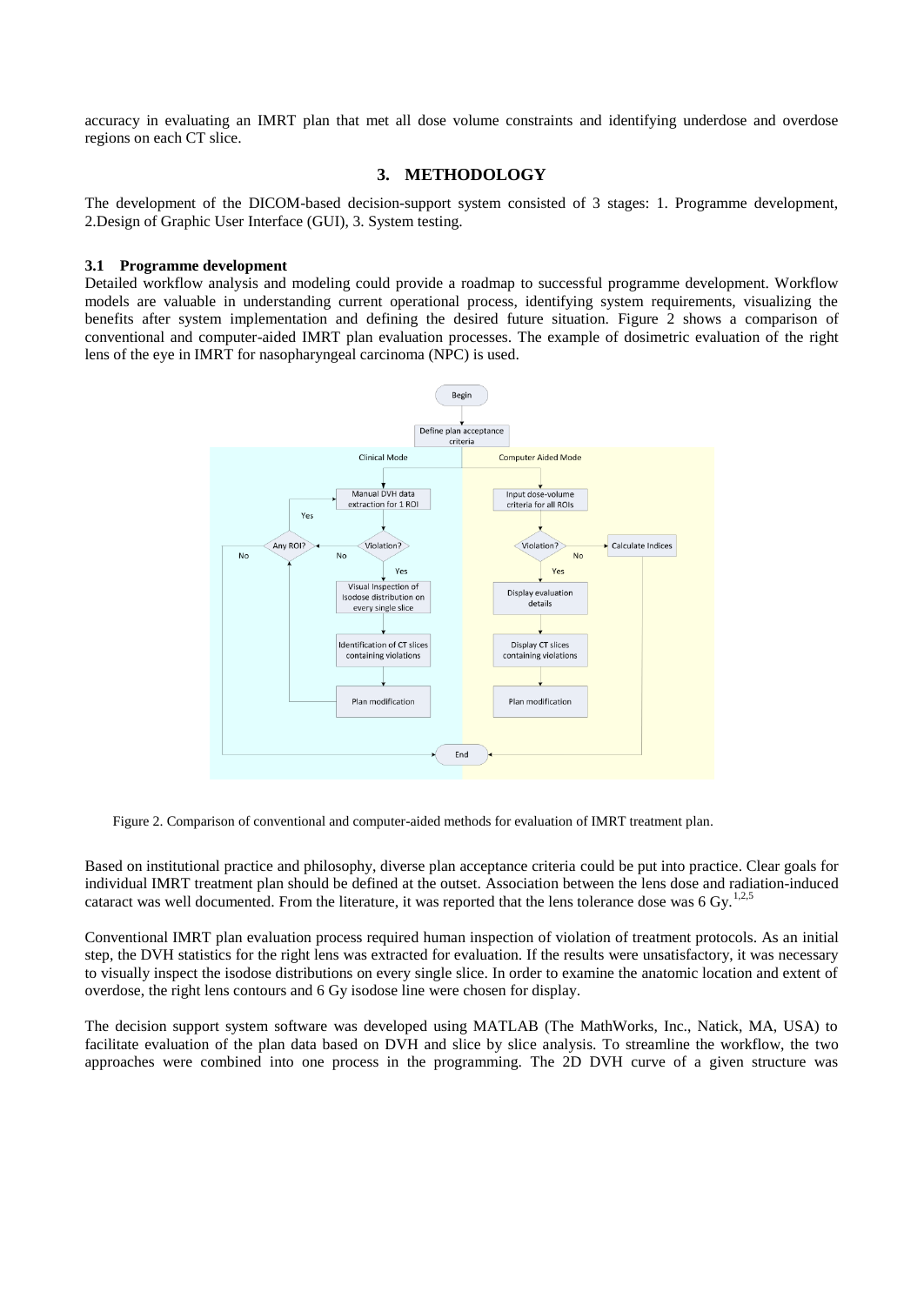automatically linked to specific CT image slice overlaid with user-defined isodose line and contour of region of interest (ROI). In the main loop of the program, the following tasks were performed:

- 1. Loading an IMRT plan including planning CT images and pertinent DICOM-RT objects into MATLAB workspace
- 2. Input of dose-volume criteria as the plan acceptance guide (Figure 3). Each specific set of parameters can be saved as a template for future use.
- 3. Using the DVH data of the plan to check if the plan met the acceptance criteria, e.g. the lens should not receive more than 6 Gy radiation dose level
- 4. Displaying evaluation details and checking for violations of criteria
- 5. If violations detected, the CT slices containing the violations would be searched by the programme without user interactions. The dose level would be constructed and overlaid on corresponding CT images.



Figure 3. User-defined dose –volume criteria for right lens.

## **3.1.1 Hierarchical bottom-up searching design**

Each patient being treated with IMRT must undergo a planning CT scan of the area of interest consisting of more than 100 slices. To allow efficient query processing over the massive image database, a hierarchical four-layered bottom-up approach was implemented. By breaking the ultimate goal down into more detailed sub goals, the algorithm ran in an upward direction towards the top of pyramid. The starting point for constructing a hierarchy was a comprehensive list of the tasks that make up a job. After identifying hierarchical relationship amongst the tasks, sequential instructions were executed in a bottom-up manner.

As shown in the figure 4, the searching of CT images subject to violation was decomposed into four subtasks. The hierarchical analysis started with the complete set of CT images by examining the presence of structure contours. With reference to the ROIContourSequence in RT Structure Set (in the DICOM standard), images containing OARs and PTVs were categorized as "CT images with OARs" or "CT images with PTVs" respectively. Pruning technique was then employed to progressively narrow down the search. Depending on whether OAR overdose or PTV underdose was present, a specific subset of images were evaluated and searched for pertinent CT slices subject to violations. This hierarchical structure aimed at quick access to query results and easy navigation of detailed information.



Figure 4. A bottom-up searching approaching indicating the hierarchical relationship amongst the tasks.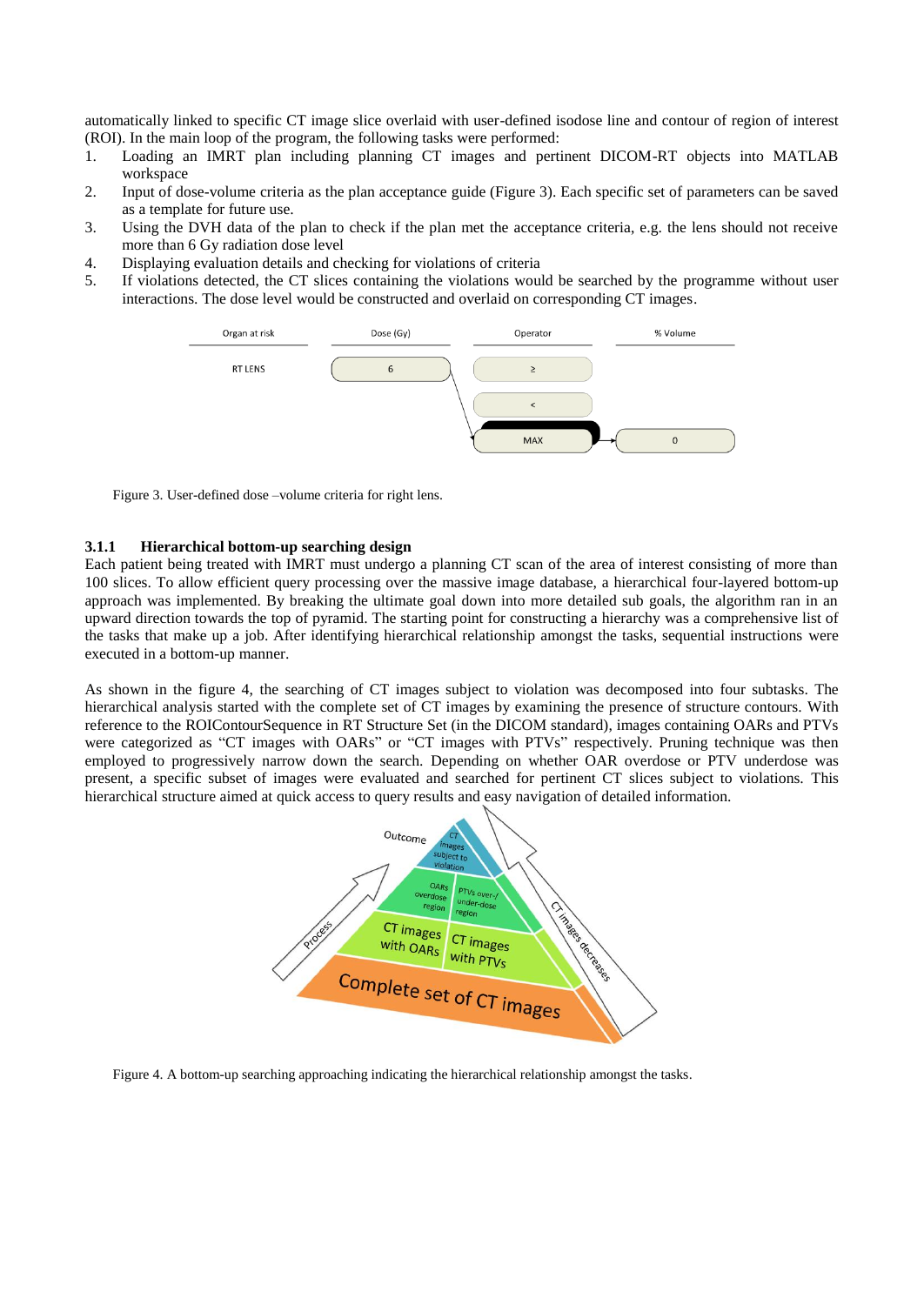#### **3.1.2 Algorithm for detection of protocol violation**

At the first stage of violation detection, DVHs were useful in summarizing dose distribution data in a linear graph model to allow rapid screening of treatment plans. Each ROI was uniquely defined by ROISequence in RT Structure Set with a ROI number as shown in Table 1. In this example, the ROI number for the right lens was 35. By cross-referencing this number with DVHReferenceROISequence Item1 in RT Dose object, the corresponding item number for the right lens was found to be 26. Based on this item number, DVH of the right lens was reconstructed by extracting data from RT DVH module in RT Dose object.

|          | ROISequence   |                 | DVHSequence                    |         |  |  |  |  |  |
|----------|---------------|-----------------|--------------------------------|---------|--|--|--|--|--|
| Item No. | <b>ROI No</b> | <b>ROI Name</b> | DVHReferenceROISequence.Item_1 | Item No |  |  |  |  |  |
| 18       | 25            | 'GTVnp'         | 25                             | 16      |  |  |  |  |  |
| 22       | 28            | 'L Eye'         | 28                             | 19      |  |  |  |  |  |
| 29       | 35            | 'RT Lens'       | 35                             | 26      |  |  |  |  |  |
| 36       | 44            | 'PTVnp70'       | 44                             | 32      |  |  |  |  |  |
|          |               |                 |                                |         |  |  |  |  |  |

Table 1. Illustrating how to find the relevant item number for each region of interest (ROI).

To generate the DVH for a structure, the defined volume of ROI was partitioned into voxels. Dose for each voxel was then calculated and accumulated in the appropriate dose bin of the histogram. The ordinate for each point on the cumulative DVH curve represented the total volume of ROI that receives at least the given dose indicated on the abscissa. Assuming maximum lens dose was constrained at 6 Gy, figure 5 demonstrated how to directly read off the corresponding value represented by DVH.



Figure 5. Cumulative DVH curves for the right lens of two plans. The solid line corresponds to a qualified plan while dashed line corresponds to an unacceptable plan.

The plan represented by the solid line satisfied the constraint with maximum dose just below 6 Gy. Conversely, another plan represented by the dashed line resulted in unacceptable dose distribution. The maximum dose was 10 Gy, violating the planning goal. If any of the constraints were not met, detailed slice-based evaluation of isodose coverage was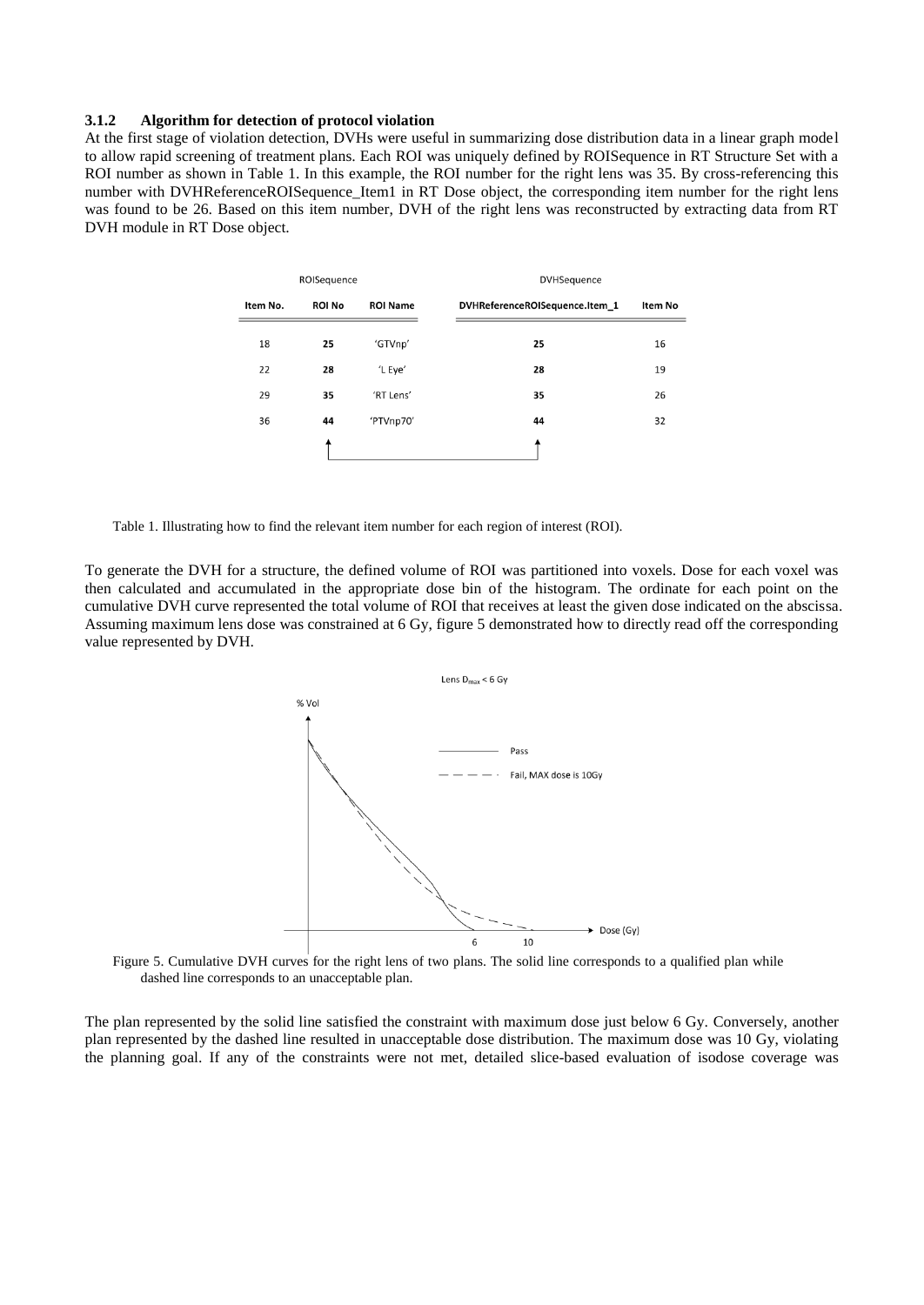required. The CT slice revealed that a sizable fraction of the right lens received dose exceeding the specified limit, a situation that warranted a modification of treatment plan due to unnecessary sacrifice of vision (Figure 6).



Figure 6. CT scan images showing the right lens contour and 6-Gy isodose line.

As well as OAR sparing, PTV coverage was also used as a criterion to evaluate. The ideal cumulative DVH for a target volume should appear as a horizontal line at 100% volume on ordinate with a vertical drop at the prescribed dose on the abscissa. In clinical reality, PTV volume coverage of at least 95% was generally required. The adequacy of target coverage could be evaluated by the shape of DVH. As illustrated in figure 7, plan represented by the solid line achieved acceptable target coverage with 95% volume of the PTV70 receiving at least 70 Gy. On the contrary, another plan represented by dashed line failed to meet the minimum requirement. Only 92% volume of the PTV70 was adequately covered as prescribed. To have a clear understanding of spatial locations of the undesirable hot and cold spots in PTV70, it was still necessary to review the isodose distribution.



Figure 7. Cumulative DVH curves for the PTV70 of two plans. The solid line corresponds to a qualified plan with acceptable target coverage while dashed line corresponds to an unacceptable plan.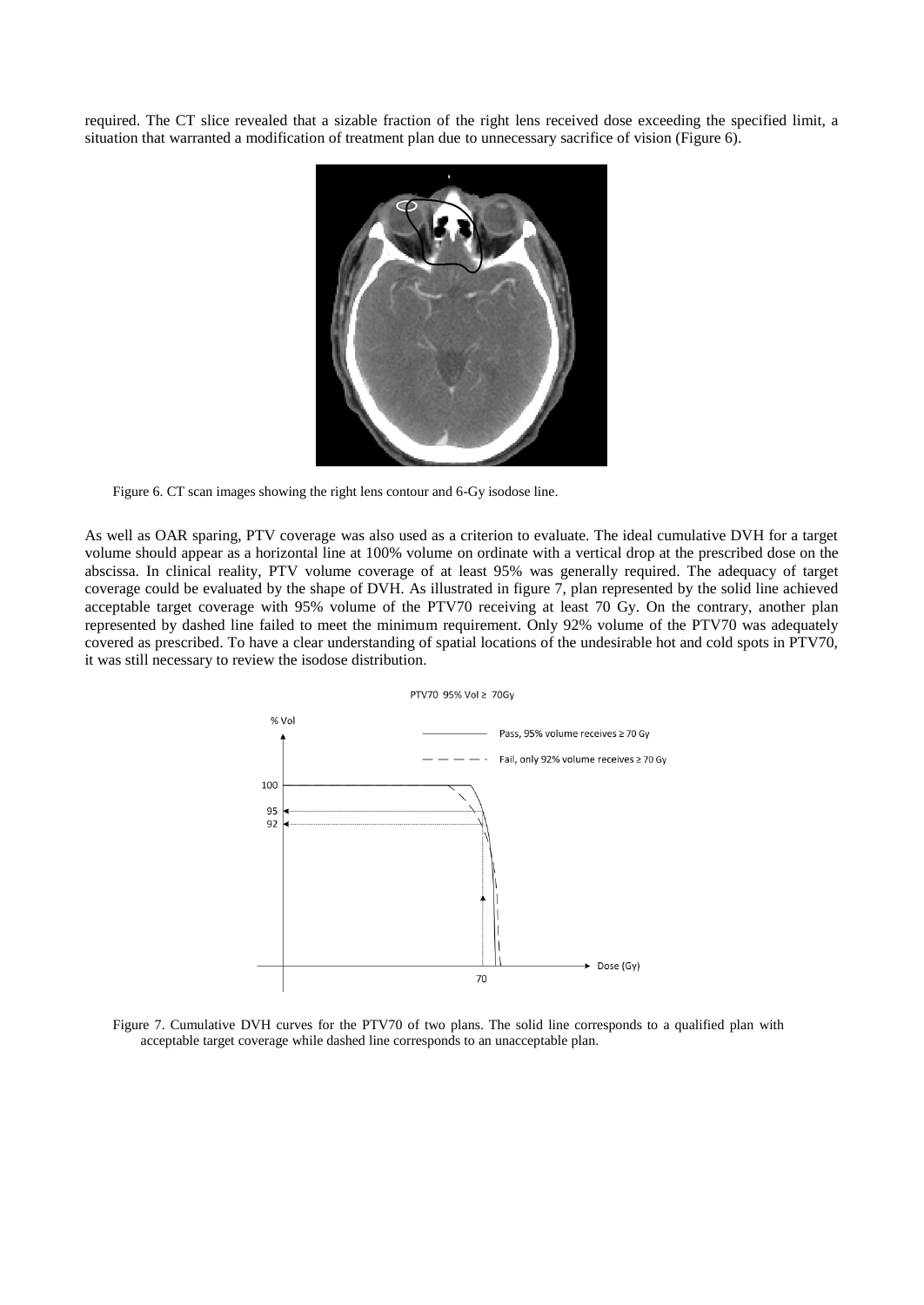#### **3.1.3 Overdose and underdose regions extraction**

Once the 3D dose distribution of an IMRT plan was calculated and ready for evaluation, the corresponding RT Structure Set, RT Dose objects together with a series of planning CT images were exported from the TPS and loaded into the computer-aided evaluation system (Figure 8). With the aim of improving tumor control while decreasing normal tissue complications, either underdosing (cold spot) within tumor or overdosing (hot spot) was undesirable. The quality of each treatment plan was critically evaluated before being implemented. With respect to specific dose volume criteria, the DVH statistics for each ROI should be evaluated separately. In order to examine the anatomic location and extent of hot and cold spots, the CT slices containing violations were searched by the programme and displayed.



Figure 8. Region extraction model was designed around the concepts of DICOM and DICOM RT objects, including planning CT images, RT structure set and RT dose.

Extraction of both overdose and underdose regions was based on the edge-based approach. First of all, the boundary of the specified isodose line and ROI contour were plotted respectively. To reconstruct the outline of a structure, the evaluation system made use of the contour data stored in the RT Structure Set object. With the same frame of reference, each ROI was associated with reference to CT images. Proper ROI contour coordinate transformation including scaling and translation was necessary.

Since dose values were described as pixel data elements, grid doses in specified dose units were constructed by multiplying each pixel value stored in the Image pixel module with the Dose Grid Scaling attribute (3004,000E) in the RT Dose module of the RT Dose IOD. The voxel coordinates of RT Dose matrix with reference to CT images were found in the patient coordinate system as defined in CT scans.

The goal of IMRT was to deliver a dose distribution as homogeneous as possible within the PTV while sparing nearby OARs. Either overdose or underdose within targets should be penalized, whereas OARs only carried overdose penalties.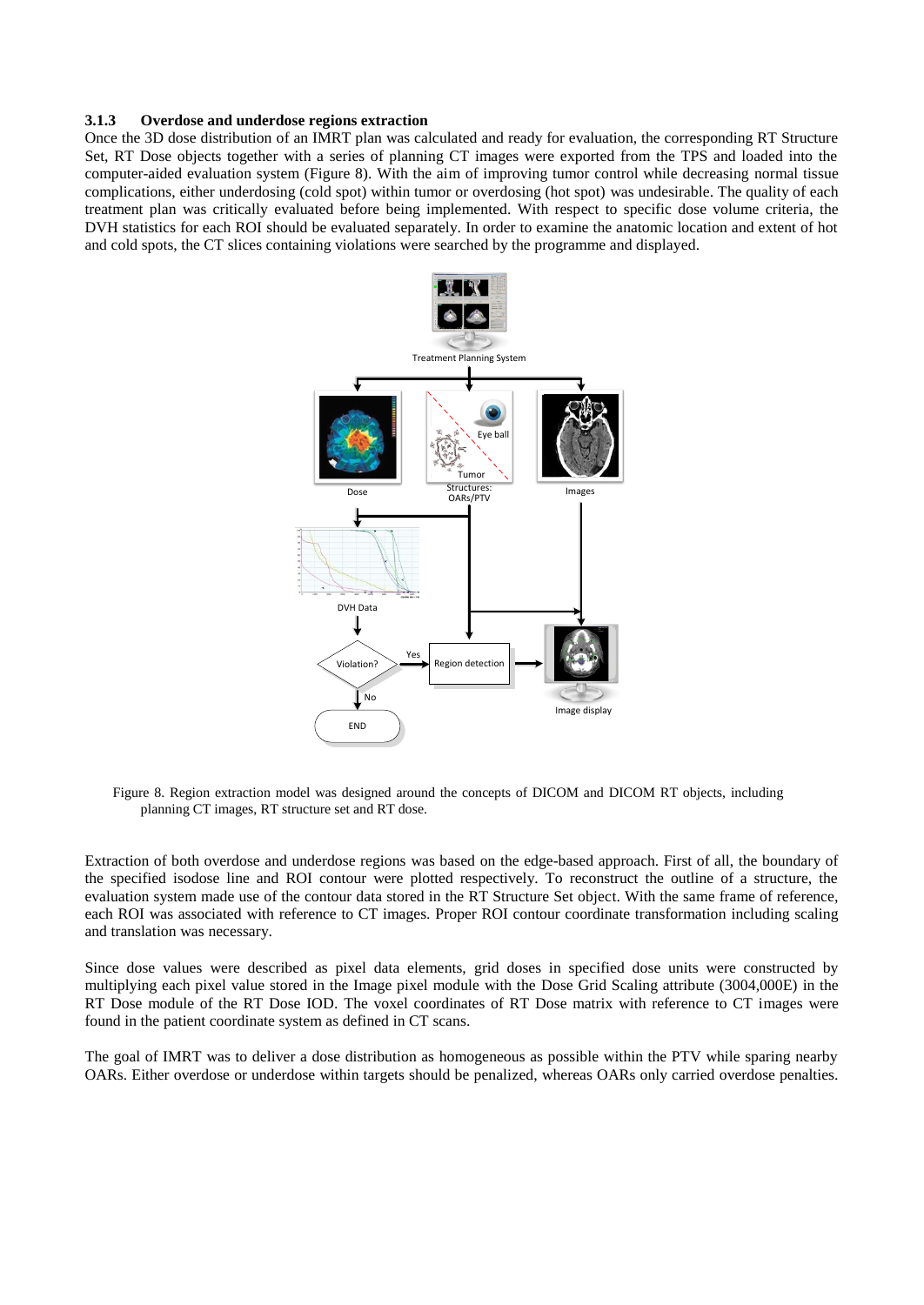Concerning cold spots inside targets, the non-overlapping boundaries between the target contour and the prescribed isodose line were detected. On the contrary, the overdose regions were found by searching the overlapping boundaries between the defined structure and specified isodose line. The areas of both hot and cold spots on each CT slice were computed by counting the total number of pixel inside these regions respectively.

## **3.2 Design of GUI and system testing**

Upon completion of establishment of the computer-aided software, user-centered GUI panels were designed based on the workflow of treatment planning in a radiation oncology department. MATLAB with a powerful GUI Development tool called GUIDE was adopted for quick and easy development of the user interface windows.

System development was an iterative process involving task analysis, design and testing. For testing of the system, a total of 30 IMRT plans were collected and anonymized. Using DICOM export in the Varian Eclipse treatment planning system (TPS) (Varian Medical System, Palo Alto, CA), the DICOM-based plans were then imported to the system using the GUIs. Both structural (clear box) testing and functional (black box) testing were performed to assess the system performance. Structural testing required detailed information about the structure of the system and subjected the individual elements of the system to independent examination. On the contrary, functional testing was concerned only with the inputs and outputs of the system, focusing on functionality against specification.

# **4. RESULTS**

The DICOM-based computer-aided decision-support system for automatic evaluation of IMRT plans was successfully developed. To illustrate the functionality of the computer-aided evaluation system, a sample IMRT plan for head-andneck case was reviewed. An IMRT plan was evaluated based on its ability to meet the user-defined dose volume criteria. Considering a wide variety of treatment protocols available for adoption, a GUI panel allowing the creation of individual template was designed with flexibility in mind. Figure 9 is a screen capture showing how to set the plan acceptance criteria. To kick off the plan evaluation process, the user selected an anonymized patient folder. A series of planning CT images together with the corresponding DICOM-RT objects, namely the RT Plan, RT Structure Set and RT Dose objects were automatically loaded. The evaluation system provided two approaches to specify the dose volume criteria, allowing users to select an existing template or define a new set of parameters. If desired, all input fields can be saved for future use.

| APPS.<br><b>EXICE</b>   |            |                     |                    |              |                |         | ■ HET T = TP 10 THE ■ |            |                     |      | Patient: Mr., demo |    | Patient IDs: RTD10.3116 |         |
|-------------------------|------------|---------------------|--------------------|--------------|----------------|---------|-----------------------|------------|---------------------|------|--------------------|----|-------------------------|---------|
| Organs at risk          |            | Dose (Gy) Condition | Vol. (%)           | Pass Fail    |                | Results | Organs at risk        |            | Dose (Gy) Condition |      | Vol. (%)           |    | Pass Fail               | Results |
| Spinal cord             | 45         | <b>MAX</b><br>٠     |                    | 圓            | 胆              |         | LI Eye                | 54         | MAX                 | ٠    |                    | 圜  | 图                       |         |
| Spinal cord+0.5cm       | 50         | MAX<br>۰            |                    | 围            | 週              |         | Lt Eye+0.3cm          | 60         | $\leftarrow$        | $+1$ |                    | E  | Ð                       |         |
| Brainstem               | 54         | MAX<br>٠            |                    | 門            | 囲              |         | Rt Eye                | 54         | MAX                 | ٠    |                    | 囲  | E                       |         |
| Brainstern40.3cm        | 60         | œ                   | $+1$               | 団            | 启              |         | Rt Eye+0.3cm          | 60         | do.                 | $+1$ |                    | 同  | E                       |         |
| Lt Lens                 | 6          | MAX<br>٠            |                    | 图            | 旧              |         | Lt Parotid            | 30         | <b>MEDIAN</b>       | ٠    |                    | 面  | E                       |         |
| <b>Rt Lons</b>          | 6          | <b>MAX</b><br>٠     |                    | 图            | 泗              |         | <b>Rt Paretid</b>     | 30         | MEDIAN -            |      |                    | 囯  | E                       |         |
| Lt Optic nerve          | 54         | MAX<br>٠            |                    | 目            | 週              |         | Larynx                | 45         | MEAN                | ٠    |                    | 団  | B                       |         |
| Lt Optic nerve +0.3cm   | 60         | œ                   | $+1$               | 門            | 且              |         | Lt Auditory inst      | 50         | MEAN                | ٠    |                    | 門  | E                       |         |
| Rt Optic nerve          | 54         | MAX<br>۰            |                    | 思            | 週              |         | Lt Auditory canal     | 50         | MEAN                | ٠    |                    | 置  | E                       |         |
| Rt Optic nerve+0.3cm 60 |            | $\leftarrow$        | $+1$               | 思            | 泗              |         | Rt Auditory inst      | 50         | MEAN                | ٠    |                    | 罝  | E                       |         |
| Optic chiasm            | 54         | MAX<br>٠            |                    | 昌            | 旧              |         | Rt Auditory canal     | 50         | MEAN                | ٠    |                    | 面  | E                       |         |
| Optic chiasm+0.3cm      | 60         | $\leftarrow$        | $-1$               | 围            | 启              |         | Mandible              | 70         | MAX                 | ٠    |                    | 置  | F                       |         |
| Lt temporal lobe        | $70-$      | MAX<br>٠            |                    | 出            | 泗              |         | Constrictor Muscle    | 45         | MEAN                | ٠    |                    | 眉  | Ð                       |         |
| Rt temporal lobe        | 70         | MAX<br>۰            |                    | 思            | 后              |         |                       |            |                     |      |                    |    |                         |         |
| Targets                 |            | Dose (Gy) Condition | Vol. (%) Pass Fail |              |                | Results | Tergets               |            | Dose (Gy) Condition |      | Vol. (%) Pass Fail |    |                         | Results |
| PTVn60                  | $60 =$     | ٠                   |                    | 95           | $\Box$         |         | PTVnp70               |            | 70.34               | ٠    |                    | 95 | 目                       |         |
| PTVn60                  | 57.30      | ٠                   |                    | 100          | 洞              |         | PTVnp70               | 66,5000 >= |                     | ٠    | 100                |    | 邑                       |         |
| PTVnp60                 | 60.94      | ٠                   |                    | 95 回         | 酒              |         |                       |            |                     | ۰    |                    | 酉  | 郡                       |         |
| PTVnp60                 | 57.34      | v.                  |                    | $100 - 17$   | 酒              |         |                       |            |                     | ٠    |                    | 查  | B                       |         |
| PTVn66                  | 68.38      | ۰                   |                    | 95 回         | 面              |         |                       |            |                     |      |                    |    |                         |         |
| PTVn66                  | 62.7000 >m | ۰                   |                    | $100$ $\Box$ | $\mathbb{R}^n$ |         |                       |            |                     |      |                    |    |                         |         |
| PTVnp66                 | 66 p=      | ٠                   |                    | 95 11        | 酒              |         |                       |            |                     |      |                    |    |                         |         |
| PTVnp66                 | 62.7000 >= | ٠                   |                    | $100 - 1$    | 西              |         |                       |            |                     |      |                    |    |                         |         |
| PTVn70                  | 70.94      | ٠                   |                    | 95 回         | 面              |         |                       |            |                     |      |                    |    |                         |         |
| PTVn70                  | 66.5000 >= | ÷.                  |                    | 100          | m              |         |                       |            |                     |      |                    |    |                         |         |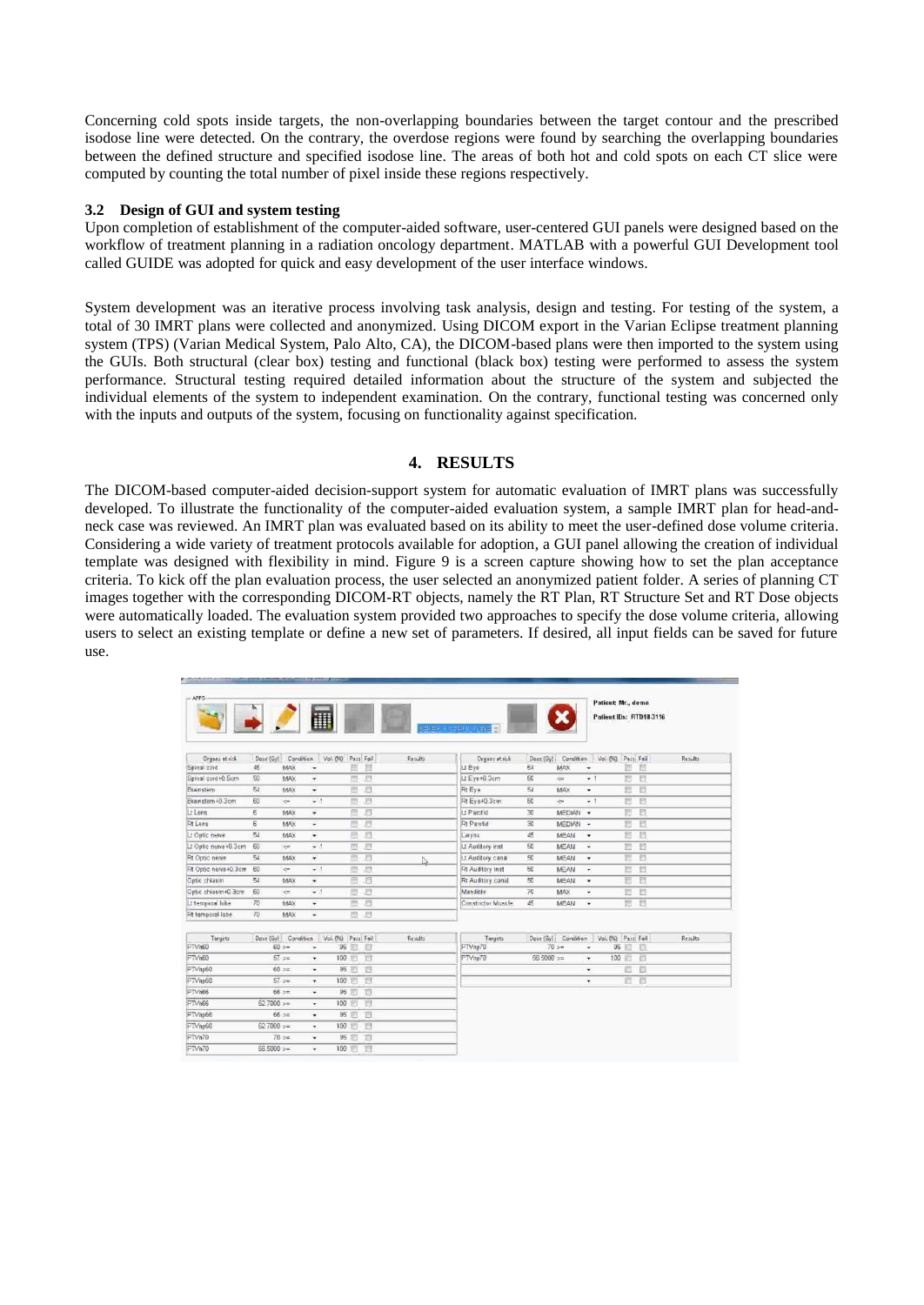Figure 9. Screenshot of input data panel setting up all acceptance criteria for targets and OARs. The panel contains five buttons which initiate separate functions of the programme. Clicking on the first button will start loading of a particular IMRT plan into the system. The second button on the panel will open the existing template of dose volume criteria while the third panel button will save the inputs as template. The plan evaluation process will be proceeded by clicking on the fourth button. The rightmost panel button with cross sign will trigger a request to close the frame.

Through comparison with the user-defined constraints on a point-by-point basis, ROIs which failed to meet the acceptance criteria were listed. By selecting a specific ROI, the related DVH curve along with other useful indicators such as maximum, mean, minimum doses and standard deviation were calculated and displayed (Figure 9). The dropdown menu allowed the user to view a specific CT slice with overdose or underdose regions highlighted. The direct relationships between the DVH curve to the diagnostic CT images and the corresponding dose and structure contours were visualized.



Figure 10. Screenshot of treatment plan evaluation page. By choosing a particular z position from a drop-down menu, the user can quickly assess for the hot and cold spots. As an example, the DVH curve for brainstem and one DICOM CT image with 54-Gy isodose line and brainstem contour overlaid are displayed. Only the image slices with brainstem receiving dose greater than 54 Gy are extracted and listed for review.

Both structural testing and functional testing were implemented to assess the system performance. The computer-aided evaluation system allowed better appreciation of resultant plans. With prompt problem detection and correction features, the direct relationship between the DVH data to the corresponding CT images and RT dose data could be displayed simultaneously. Designated dose levels along with relevant contours and CT images were shown in a precise and efficient manner. Automation of plan evaluation process could maximize productivity and perfect the plan quality, further accelerating the adoption of IMRT in routine clinical practice. The system performance was satisfactory in terms of robustness, precision and reproducibility.